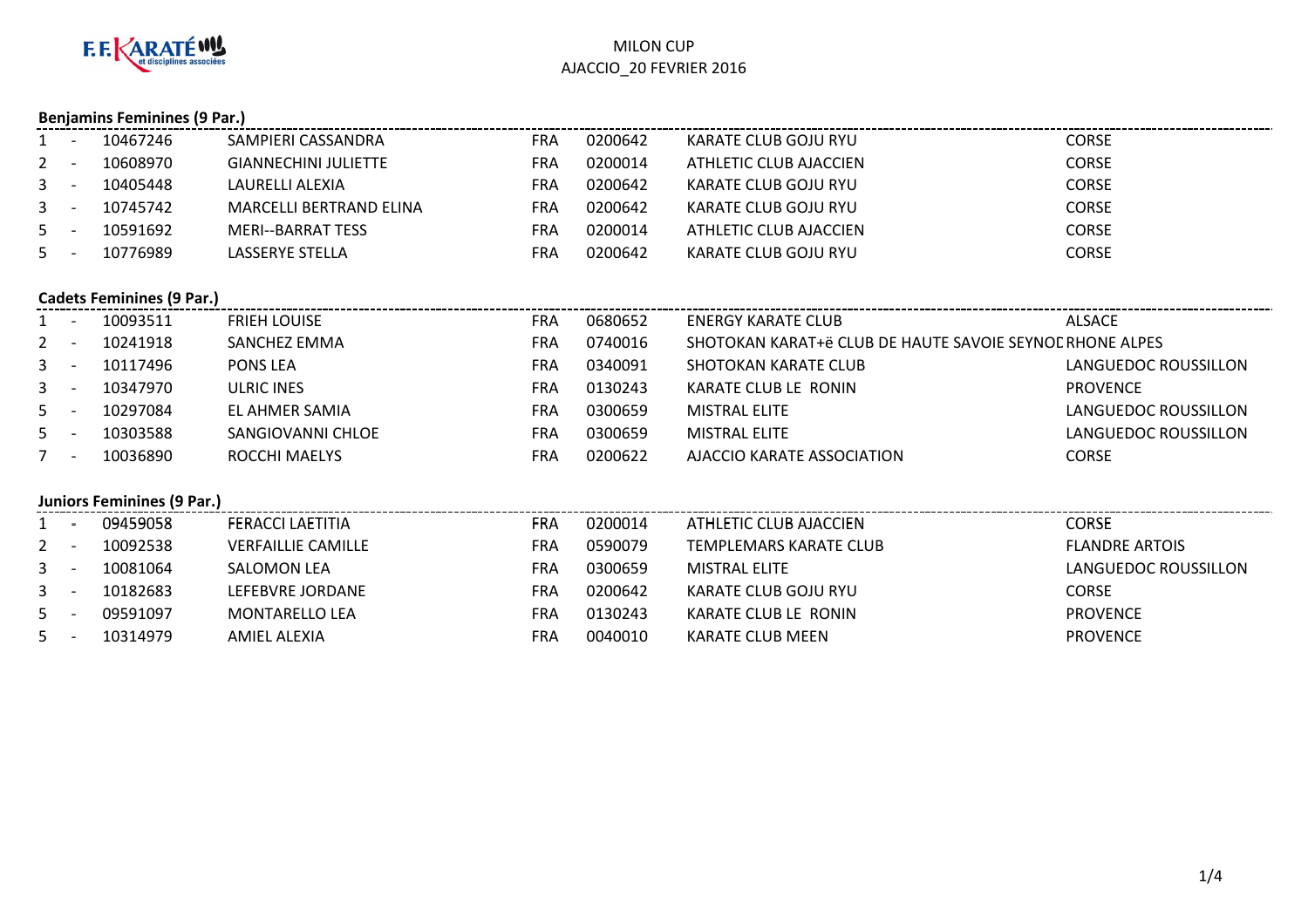

|                                    | <b>Minimes Feminines (5 Par.)</b> |                                    |                           |            |         |                               |                         |  |  |  |
|------------------------------------|-----------------------------------|------------------------------------|---------------------------|------------|---------|-------------------------------|-------------------------|--|--|--|
| $1 -$                              |                                   | 10246237                           | <b>CALZAGHE CHRISTINA</b> | <b>FRA</b> | 0200014 | <b>ATHLETIC CLUB AJACCIEN</b> | <b>CORSE</b>            |  |  |  |
| 2                                  | $\sim$ $-$                        | 10734246                           | <b>OUGHLISSI ESTELLE</b>  | <b>FRA</b> | 0200014 | ATHLETIC CLUB AJACCIEN        | <b>CORSE</b>            |  |  |  |
| 3                                  | $\sim$                            | 10790380                           | PIERI LAURA               | <b>FRA</b> | 0200014 | ATHLETIC CLUB AJACCIEN        | <b>CORSE</b>            |  |  |  |
| 3                                  | $\sim$ $-$                        | 10772232                           | POIRIER ANAIS             | <b>FRA</b> | 0040010 | <b>KARATE CLUB MEEN</b>       | <b>PROVENCE</b>         |  |  |  |
| $5 -$                              |                                   | 10641952                           | LEITAO ROMANE             | <b>FRA</b> | 0930080 | KCVO                          | SEINE ST DENIS (IDF)    |  |  |  |
|                                    |                                   | <b>Pupilles Feminines (6 Par.)</b> |                           |            |         |                               |                         |  |  |  |
|                                    |                                   | 10569301                           | <b>GERAUD NOEMIE</b>      | <b>FRA</b> | 0310084 | KARATE CLUB LE VERNET         | <b>MIDI PYRENEES</b>    |  |  |  |
| $2 -$                              |                                   | 10481722                           | <b>BRIAND MORGANE</b>     | <b>FRA</b> | 0200609 | ACA DOJO RIVE SUD             | <b>CORSE</b>            |  |  |  |
| 3                                  | $\sim$ $-$                        | 10743003                           | <b>GAUTIER MARIE LOU</b>  | <b>FRA</b> | 0200014 | ATHLETIC CLUB AJACCIEN        | <b>CORSE</b>            |  |  |  |
| $3 -$                              |                                   | 10870287                           | <b>MARIN ELEA</b>         | <b>FRA</b> | 0200002 | AMI SHITO RYU KARATE DO       | <b>CORSE</b>            |  |  |  |
| $5 -$                              |                                   | 10784015                           | <b>COGORNO CHJARA</b>     | <b>FRA</b> | 0200642 | KARATE CLUB GOJU RYU          | <b>CORSE</b>            |  |  |  |
|                                    |                                   | <b>Seniors Feminines (6 Par.)</b>  |                           |            |         |                               |                         |  |  |  |
|                                    |                                   | 01350811                           | <b>FERACCI ALEXANDRA</b>  | <b>FRA</b> | 0200014 | ATHLETIC CLUB AJACCIEN        | <b>CORSE</b>            |  |  |  |
| 2                                  |                                   | 09433964                           | <b>JOUJOU EMELINE</b>     | <b>FRA</b> | 0920079 | C S M PUTEAUX                 | HAUTS DE SEINE (IDF)    |  |  |  |
| $\mathbf{3}$                       | $\sim$                            | 09472951                           | LE BORGNE MARINE          | <b>FRA</b> | 0750022 | SPORTING INTERN K C           | (IDF)<br><b>PARIS</b>   |  |  |  |
| 3                                  | $\sim$ $-$                        | 09623370                           | <b>BOLIS MANON</b>        | <b>FRA</b> | 0310059 | ARTS MARTIAUX TOULOUSE MIRAIL | <b>MIDI PYRENEES</b>    |  |  |  |
| $5 -$                              |                                   | 09284149                           | <b>FERRARO PRESCILLIA</b> | <b>FRA</b> | 0040010 | <b>KARATE CLUB MEEN</b>       | <b>PROVENCE</b>         |  |  |  |
| <b>Veterans Feminines (5 Par.)</b> |                                   |                                    |                           |            |         |                               |                         |  |  |  |
| $1 -$                              |                                   | 01435348                           | MIGDALSKI STEPHANIE       | <b>FRA</b> | 0910626 | S K B EPINAY SOUS SENART      | <b>ESSONNE</b><br>(IDF) |  |  |  |
| 2                                  |                                   | 10086595                           | <b>MARIN MAGALI</b>       | <b>FRA</b> | 0200002 | AMI SHITO RYU KARATE DO       | <b>CORSE</b>            |  |  |  |
| $\mathbf{3}$                       | $\sim$                            | 10712364                           | <b>TROST MARIE</b>        | <b>FRA</b> | 0200609 | ACA DOJO RIVE SUD             | <b>CORSE</b>            |  |  |  |
| $\mathbf{3}$                       |                                   | 01316002                           | <b>ALFONSI GUYLAINE</b>   | <b>FRA</b> | 0200642 | KARATE CLUB GOJU RYU          | <b>CORSE</b>            |  |  |  |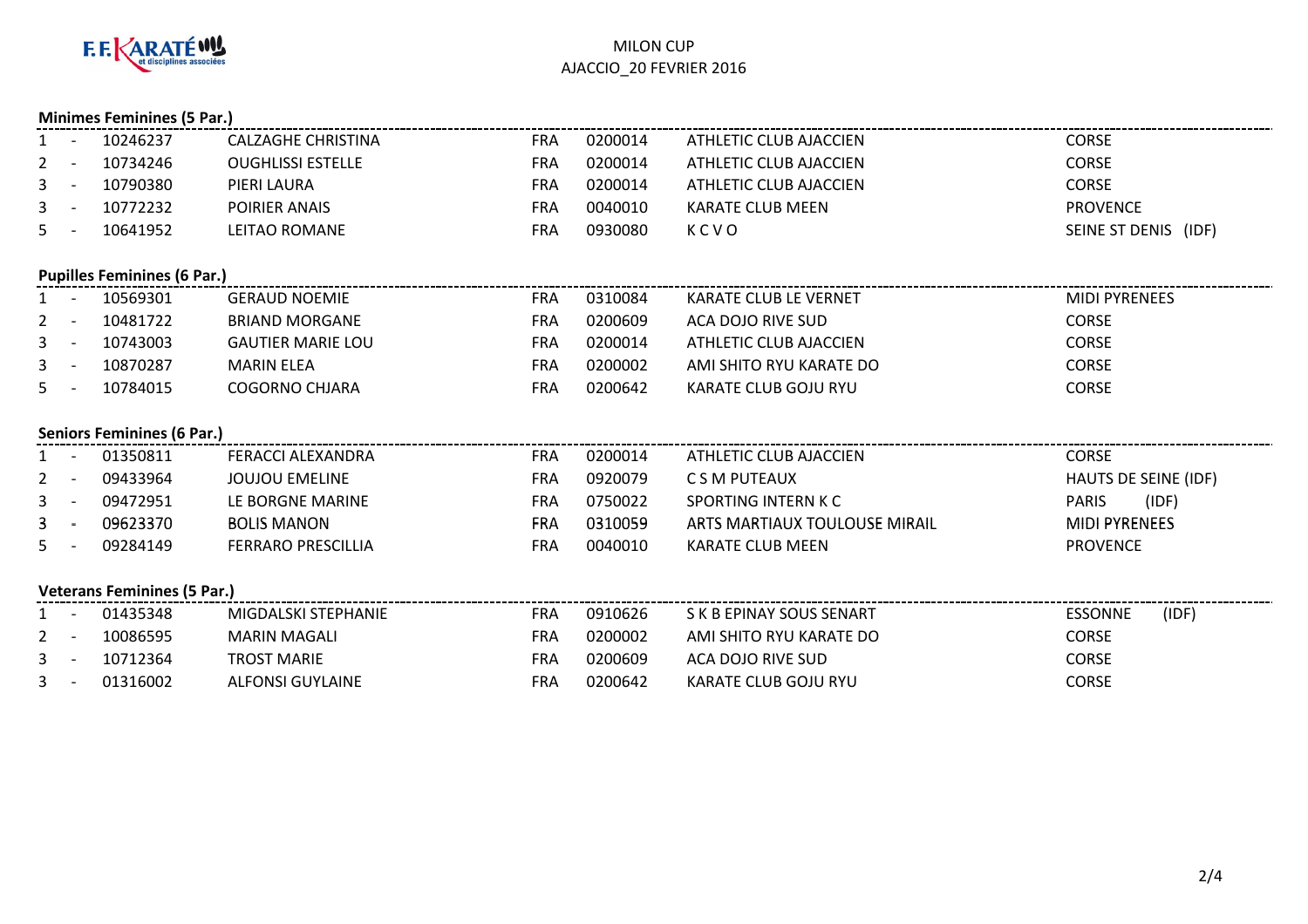

|                | <b>Benjamins Masculins (6 Par.)</b> |                                   |                              |            |         |                                |                       |  |  |
|----------------|-------------------------------------|-----------------------------------|------------------------------|------------|---------|--------------------------------|-----------------------|--|--|
| $1 -$          |                                     | 10460863                          | <b>DUPEBE TYBALD</b>         | <b>FRA</b> | 0440666 | <b>KEN ZEN</b>                 | PAYS DE LA LOIRE      |  |  |
| 2              | $\sim$ $-$                          | 10397646                          | <b>OUHAMMOU AYOUB</b>        | <b>FRA</b> | 0200007 | DOJO PORTO VECCHIAIS ARTS MART | CORSE                 |  |  |
| 3              | $\sim$                              | 10557276                          | <b>SIMEONI LISANDRU</b>      | <b>FRA</b> | 0200014 | ATHLETIC CLUB AJACCIEN         | <b>CORSE</b>          |  |  |
| 3              | $\sim$ $-$                          | 10467244                          | <b>BERNARDINI ANGE MARIE</b> | <b>FRA</b> | 0200642 | KARATE CLUB GOJU RYU           | <b>CORSE</b>          |  |  |
| 5 <sup>5</sup> | $\sim$ $-$                          | 10784399                          | SANTUCCI JEAN                | <b>FRA</b> | 0200609 | ACA DOJO RIVE SUD              | <b>CORSE</b>          |  |  |
|                |                                     |                                   |                              |            |         |                                |                       |  |  |
|                |                                     | Cadets Masculins (5 Par.)         |                              |            |         |                                |                       |  |  |
|                | $\sim$ $-$                          | 10213278                          | <b>MINICONI GABRIEL</b>      | <b>FRA</b> | 0200014 | ATHLETIC CLUB AJACCIEN         | <b>CORSE</b>          |  |  |
| 2              | $\sim$ $-$                          | 10289128                          | <b>VIGNALI PAUL ANTOINE</b>  | <b>FRA</b> | 0200642 | KARATE CLUB GOJU RYU           | <b>CORSE</b>          |  |  |
| 3              | $\sim$ $-$                          | 10164290                          | LEFEVRE JULIEN               | <b>FRA</b> | 0200609 | ACA DOJO RIVE SUD              | <b>CORSE</b>          |  |  |
| 3              | $\sim$                              | 10190035                          | <b>WESTRY DAMIEN</b>         | <b>FRA</b> | 0200005 | KARATE CLUB MORIANI PLAGE      | <b>CORSE</b>          |  |  |
| 5.             | $\sim$                              | 10093314                          | <b>ROSSI REMI</b>            | <b>FRA</b> | 0130243 | KARATE CLUB LE RONIN           | <b>PROVENCE</b>       |  |  |
|                |                                     |                                   |                              |            |         |                                |                       |  |  |
|                |                                     | <b>Juniors Masculins (6 Par.)</b> |                              |            |         |                                |                       |  |  |
| $1 -$          |                                     | 10067138                          | PLAMONT MARC                 | <b>FRA</b> | 0620623 | <b>KARATE CLUB CALAIS</b>      | <b>FLANDRE ARTOIS</b> |  |  |
| $\overline{2}$ | $\sim$ $-$                          | 10049307                          | PONS THEO                    | <b>FRA</b> | 0340091 | SHOTOKAN KARATE CLUB           | LANGUEDOC ROUSSILLON  |  |  |
| 3              | $\sim$ $-$                          | 10112979                          | <b>CAFFARELLI MAXIME</b>     | <b>FRA</b> | 0300659 | <b>MISTRAL ELITE</b>           | LANGUEDOC ROUSSILLON  |  |  |
| 3              | $\sim$ $-$                          | 10015738                          | <b>BAUDE TRISTAN</b>         | <b>FRA</b> | 0340091 | <b>SHOTOKAN KARATE CLUB</b>    | LANGUEDOC ROUSSILLON  |  |  |
| 5              | $\sim$                              | 10698151                          | <b>BARBAZZA NICOLAS</b>      | FRA        | 0200609 | ACA DOJO RIVE SUD              | <b>CORSE</b>          |  |  |
| 5              |                                     | 09592954                          | MORAZZANI P MARIE            | <b>FRA</b> | 0200014 | ATHLETIC CLUB AJACCIEN         | <b>CORSE</b>          |  |  |
|                |                                     |                                   |                              |            |         |                                |                       |  |  |
|                |                                     | <b>Minimes Masculins (9 Par.)</b> |                              |            |         |                                |                       |  |  |
| $1 -$          |                                     | 10305014                          | <b>TRAN FABIEN</b>           | <b>FRA</b> | 0930080 | KCVO                           | SEINE ST DENIS (IDF)  |  |  |
| 2              | $\sim$ $-$                          | 10225053                          | <b>FIRROLONI ROMAIN</b>      | <b>FRA</b> | 0200014 | ATHLETIC CLUB AJACCIEN         | <b>CORSE</b>          |  |  |
| 3              | $\sim$ $-$                          | 10190188                          | DAU J BAPTISTE               | <b>FRA</b> | 0200014 | ATHLETIC CLUB AJACCIEN         | <b>CORSE</b>          |  |  |
| $\mathbf{3}$   | $\sim$ $-$                          | 10426917                          | <b>FAURE ARTHUR</b>          | <b>FRA</b> | 0110611 | SHOTOKAN KARATE OCCITAN        | LANGUEDOC ROUSSILLON  |  |  |
| 5              | $\sim$                              | 10262979                          | <b>TERRAZZONI LUCAS</b>      | <b>FRA</b> | 0200014 | ATHLETIC CLUB AJACCIEN         | <b>CORSE</b>          |  |  |
| 5              | $\sim$ $-$                          | 10528544                          | <b>DENIS ALBAN</b>           | <b>FRA</b> | 0200007 | DOJO PORTO VECCHIAIS ARTS MART | <b>CORSE</b>          |  |  |
| $7 -$          |                                     | 10282802                          | MOREIRA LOURENSO GABRIEL     | <b>FRA</b> | 0200007 | DOJO PORTO VECCHIAIS ARTS MART | CORSE                 |  |  |